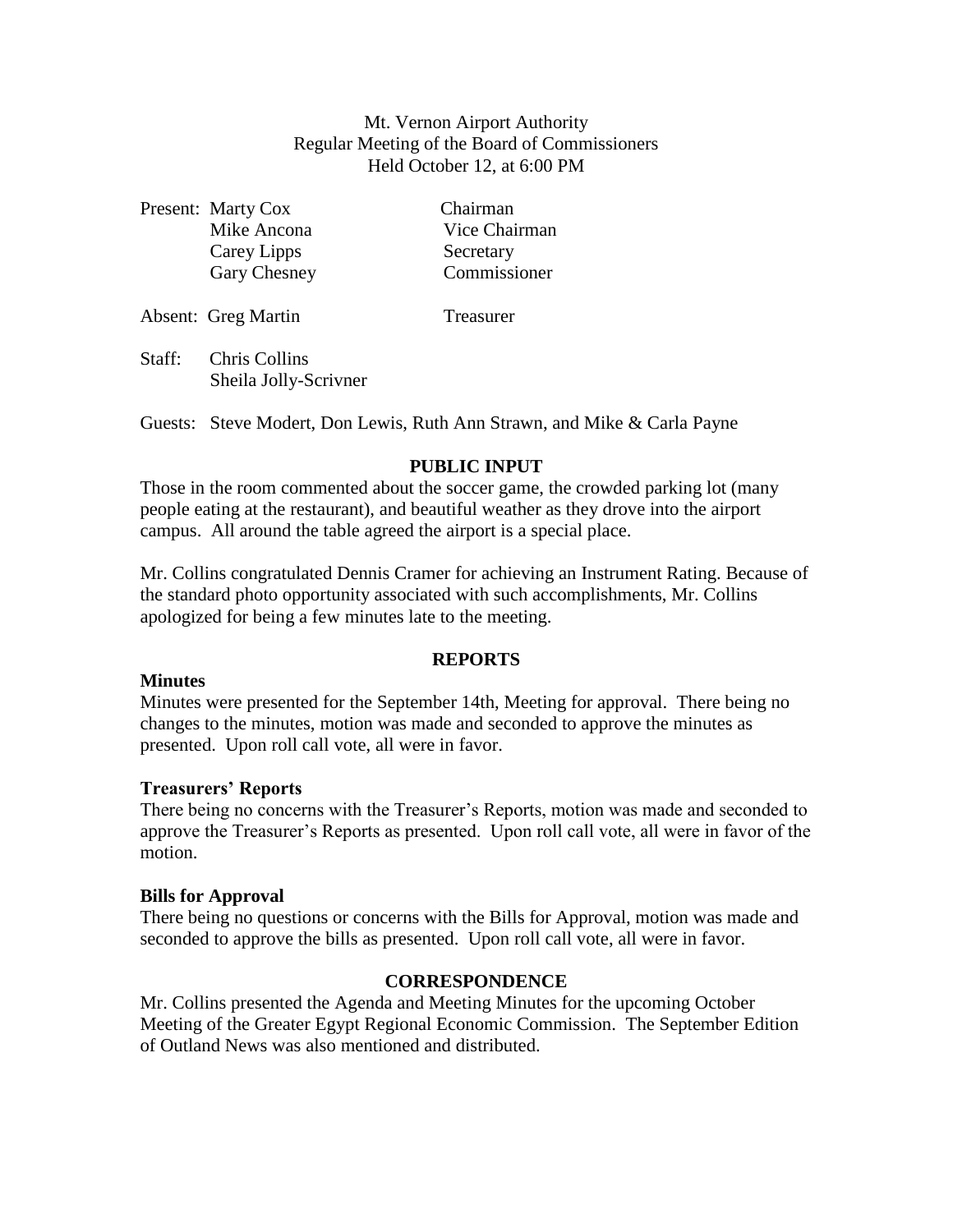Mr. Collins invited the Commissioners to the airport's Annual Transportation Improvement Program Meeting at 1:00 p.m. on Tuesday, November 2, 2021. Although the meeting will take place on ZOOM, he expects Hanson's Barry Stolz to be at the airport to guide things.

### **OLD BUSINESS**

## **Project/Grant Updates**

Mr. Collins provided an update on current project/grant status:

*Rehabilitate Interior Perimeter Service Road Project* – I have little to report on this project this month. I expect Hanson's personnel are stepping through the design submittals for IDOT. The target is the January Letting.

*Innovation Park Utility Upgrade Project (Sewer Portion) –* I attended the Jefferson County Board's ARPA Committee Meeting on Thursday afternoon, October  $7<sup>th</sup>$ . After receiving approvals from the County's Consultant, Bellwether, the Committee Members discussed and approved a list of projects to move forward. Good News! Our sewer upgrade project made the list of approved projects. The list must now be approved by the full Board. I am unaware if this list will be included on the next full Board Agenda or a following Agenda. I will be sure to monitor the meetings and be available to answer questions from the Board Members. I don't expect the full board to reject the ARPA Committee's recommendations. We will celebrate when everything is finalized. Included in your booklet is meeting coverage from the Sentinel.

*Innovation Park Utility Upgrade Project (Electrical Portion) –* Based upon a unanimous approval solicited via an individual telephone campaign, I gave KT Electric the green light to proceed with the electrical portion of the utility project. KT Electric's \$62,800 bid was about \$10,000 higher than the amount I had in my head, but certainly within the ballpark considering higher material costs. KT's bid was significantly lower than Hanson's Engineers' Estimate but that estimate included their involvement and State/Federal Participation. There was some concern over approving a lone bid, but Specifications were distributed to other contractors and the project was advertised in the local media. The airport's history of working with KT Electric, KT's prior work and knowledge of Innovation Park, and the project's "time is of the essence" (especially with the Ameren Transformer move) designation were good reasons for the unanimous approval.

*KT Parking Lot Rehabilitation Project –* At the Illinois Public Airport Association Conference in Galena, Illinois at the end of September, IDOT, IDA Director Clayton Stambaugh stated the State/Local (Rebuild Illinois Program) project list will be available just ahead of the TIP Meetings. Therefore, expect an announcement any day.

*Innovation Park Turbine Center (IP Hangar #2)* – The HondaJet owner was through the airport briefly last week and expressed excitement for the future of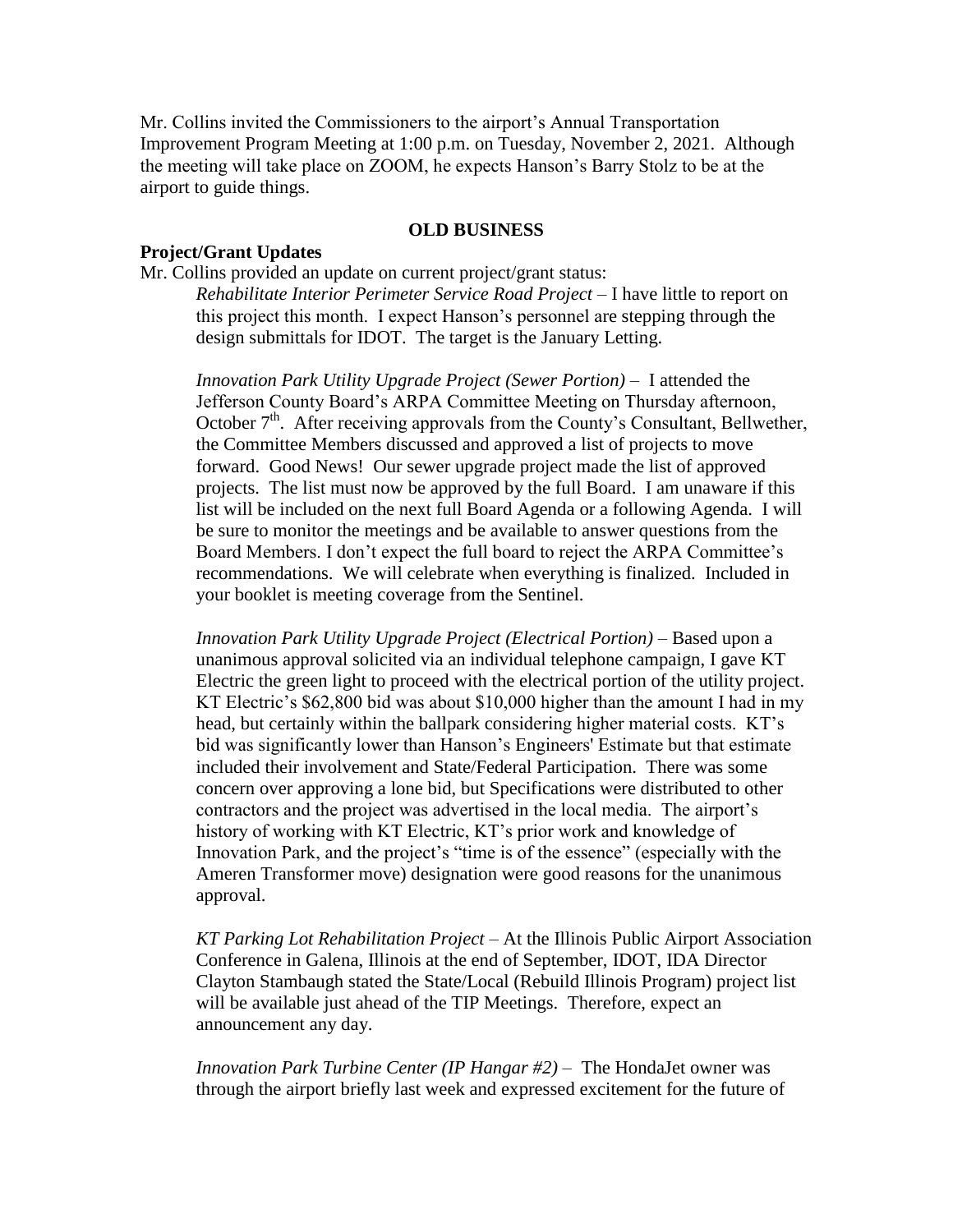KMVN. We discussed the EDA Grant Program and his proposal to purchase the Community Hangar. I provided a very rough draft of a Purchase/Lease/Build/Transfer Agreement and forwarded it to Legal Counsel for review. The HondaJet owner was also given a copy for his consideration. A proposal to provide financing for further capital development at the airport was expressed by the HondaJet owner. I invited him to our meeting but this week is too busy for him. He promises to appear in person soon. We may have to call a special meeting to accommodate his schedule.

*GMR IFR Base* – The Press Release for Air-Evac #172 – Jefferson County, Illinois is included in your booklet. Also included is a photo page of progress at the temporary base. Pre-arranged utility connections have been altered – definitely to the airport's benefit. Before explaining, I must mention Air-Evac is a huge supporter of the airport and the Innovation Park Development. That being said, Air Evac installed a new water meter and service to the temporary modular building. This meter and partial line will be used for the future Innovation Park Hangar #2. The existing sewer line, that formerly served the old Fed-Ex building (removed in 2010), was utilized saving Air Evac some funds. Air Evac facilities folks did not find our power supply to Innovation Park Hangar #1 sufficient so the company opted for its own service connection. I firmly mandated the meter be installed outside the fence adjacent to the line running to Hangar #1. Doing so integrates this service into our Electrical Utility Project. Again, a portion of this Air Evac utility supply will be used for IP Hangar #2. But wait – there is more. Air Evac will soon have Clearwave install fiber optic internet service from their infrastructure running along Illinois Highway 15, north on Firebaugh Drive, and then West to Innovation Park Hangar #1. After I provided Clearwave with a drawing of all Innovation Park Hangar locations, Clearwave will place splice cans along Firebaugh Drive adjacent to the hangar build sites! Regarding the permanent base, I am still awaiting FAA 7460 Approval. Hanson's Barry Stolz, IDOT, IDA's Rob Hahn, and I met at Galena and decided to submit an Innovation Park Complex document instead of individual hangar studies. Rob Hahn mentioned the FAA prefers this route. With an anticipated January approval, I felt comfortable with this approach. We will need to begin development of the site plan, ensure the architect has what he needs to finalize the plans, and meet with the bank to secure the financing. Air Evac has Build/Lease/Finance Agreements from a recently constructed base in Ardmore, Oklahoma we could use as templates. I look forward to receiving these documents very soon. Once in hand, I can make the necessary changes and forward to Legal Counsel.

*T Hangar A-900 Rehabilitation Project* - Rolla from Powerlift Doors looked at the project while at the Midwest LSA Expo. I need to reach out to Rolla and obtain a budgetary estimate so that we can determine if and when we could complete this project.

*Replace High Intensity Runway Lights on Primary Runway, Replace Medium Intensity Runway Lights on Crosswind Runway, and Replace Medium Intensity*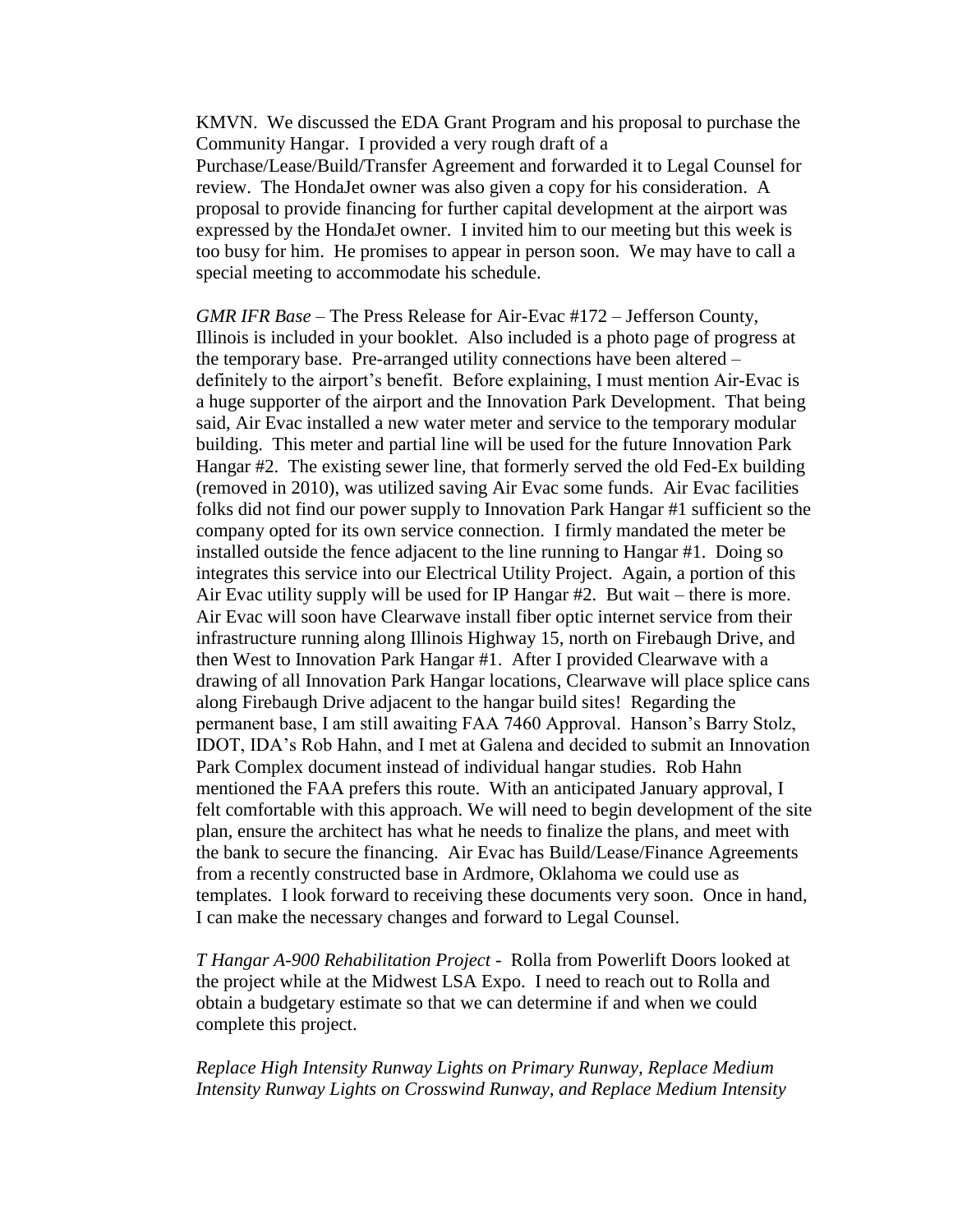*Taxiway Lights on all Taxiways*. - I have little to report on this project this month. I expect Hanson's personnel are developing preliminary design plans at this time.

*ARFF Station Upgrades* – An asphalt overlay was installed in late September. The overlay connects the two Airport Road side garage doors to Airport Drive. Although not perfect, the overlay is quite a leap forward based on what things were previously.

*Scrub Land to Farm Land* (Tract #33) – No work has been done lately. Soon, expect further work to ready the site for planting in the Spring.

#### **NEW BUSINESS**

Hearing none, Chairman Cox moved forward on the Agenda.

#### **OTHER BUSINESS**

Mr. Collins presented a tabulation (compiled by Ms. Jolly-Scrivner) regarding the increased Personal Property Replacement Tax (PPRT) stream. The airport is closing in on one calendar year of additional receipts. Averaging PPRT receipts from 2016 – 2020 (five years) resulted in \$160,843. To date, the airport has received \$270,116 in 2021! This does not include the last payment of the year (December). Although the December payment is normally one of the smaller payments, the 2021 year to date total is still a 74.5% increase over an average year!

Mr. Collins mentioned he and Commissioner Chesney noticed some irregularities in the Innovation Park Lift Station recently. Upon inspection, the dry (pump) side of the station contained sewage/water. The specialty contractor arrived, and after removing the waste it was determined both pumps required service. The lone pump still functioning was left in place while the failed pump was removed and transported to the contractor's facility for rebuilding. After this pump is rebuilt and re-installed, the second pump will be removed and rebuilt. This effort was done back in 2005 and cost the airport several thousand dollars. In the words of the contractor – "16 years, you guys definitely got your money's worth!'. We will need to watch this a little more closely in the future. Mr. Collins stated there are three items of vital equipment at the airport – airfield lighting, auxiliary generators, and lift stations.

Mrs. Jolly-Scrivner presented a report on the Flight Instruction Program. Aviation Programs Director Jay Grafton flew 47 hours in September accounting to 65% of his salary. Although he is on vacation this week, he has already logged 12 hours of flight time in October. There are new students joining nearly every week.

As discussed in Executive Session, motion was made by Commissioner Lipps and seconded by Commissioner Ancona to extend bonuses to the MVAA employees as follows: \$4600 to Jolly-Scrivner/\$4000 to Collins, Colvin, and Grafton. Upon roll call vote, all were in favor.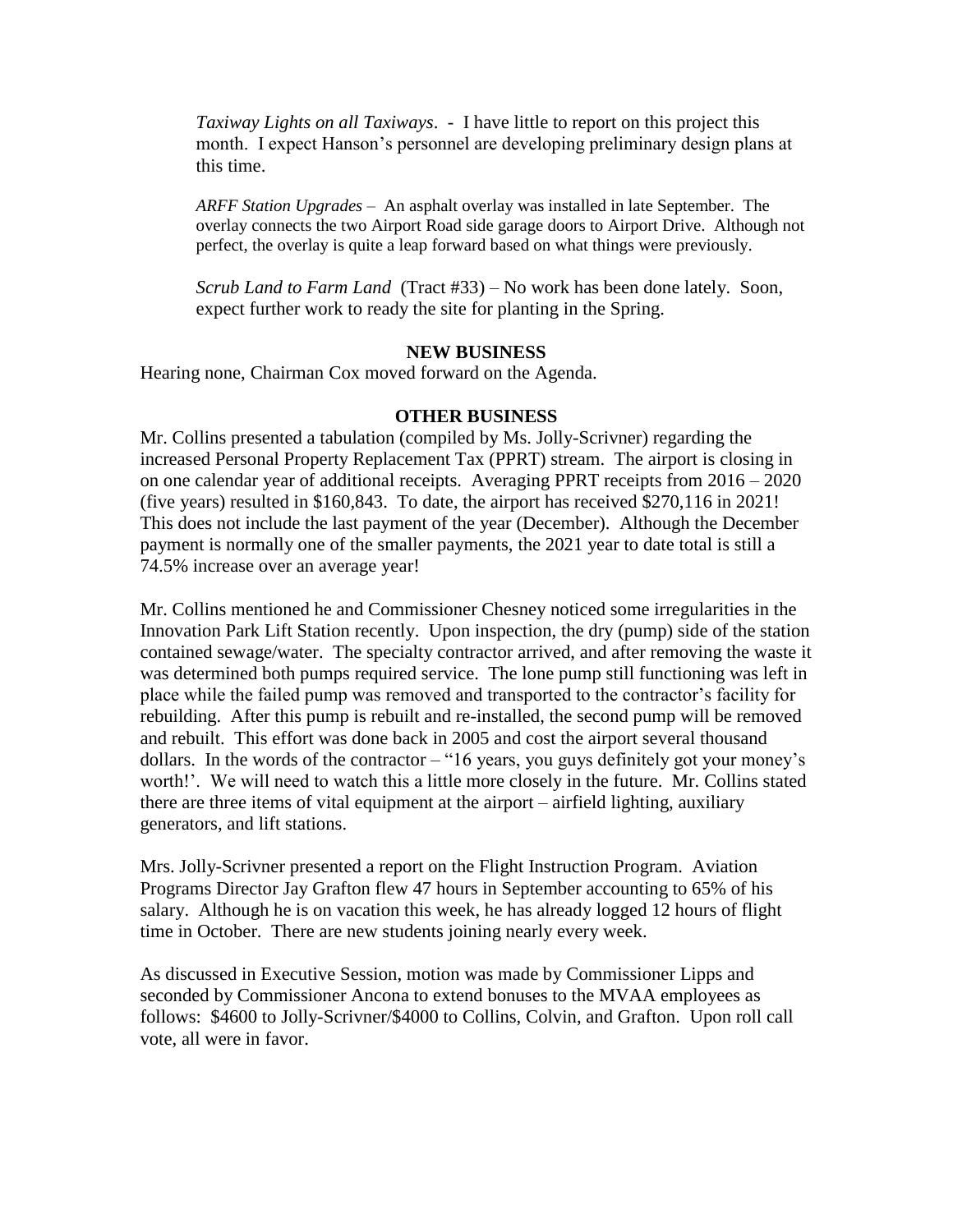As discussed in Executive Session, motion was made by Commissioner Chesney and seconded by Commissioner Lipps to hire Mr. David King and Mr. Nekoda Colvin as part time maintenance department assistants. Upon roll call vote, all were in favor.

There being no Executive Session items, no additional Other Business items, and no further items for discussion on the Agenda, motion was made and seconded to adjourn the meeting. Upon roll call vote, all were in favor and the meeting was adjourned.